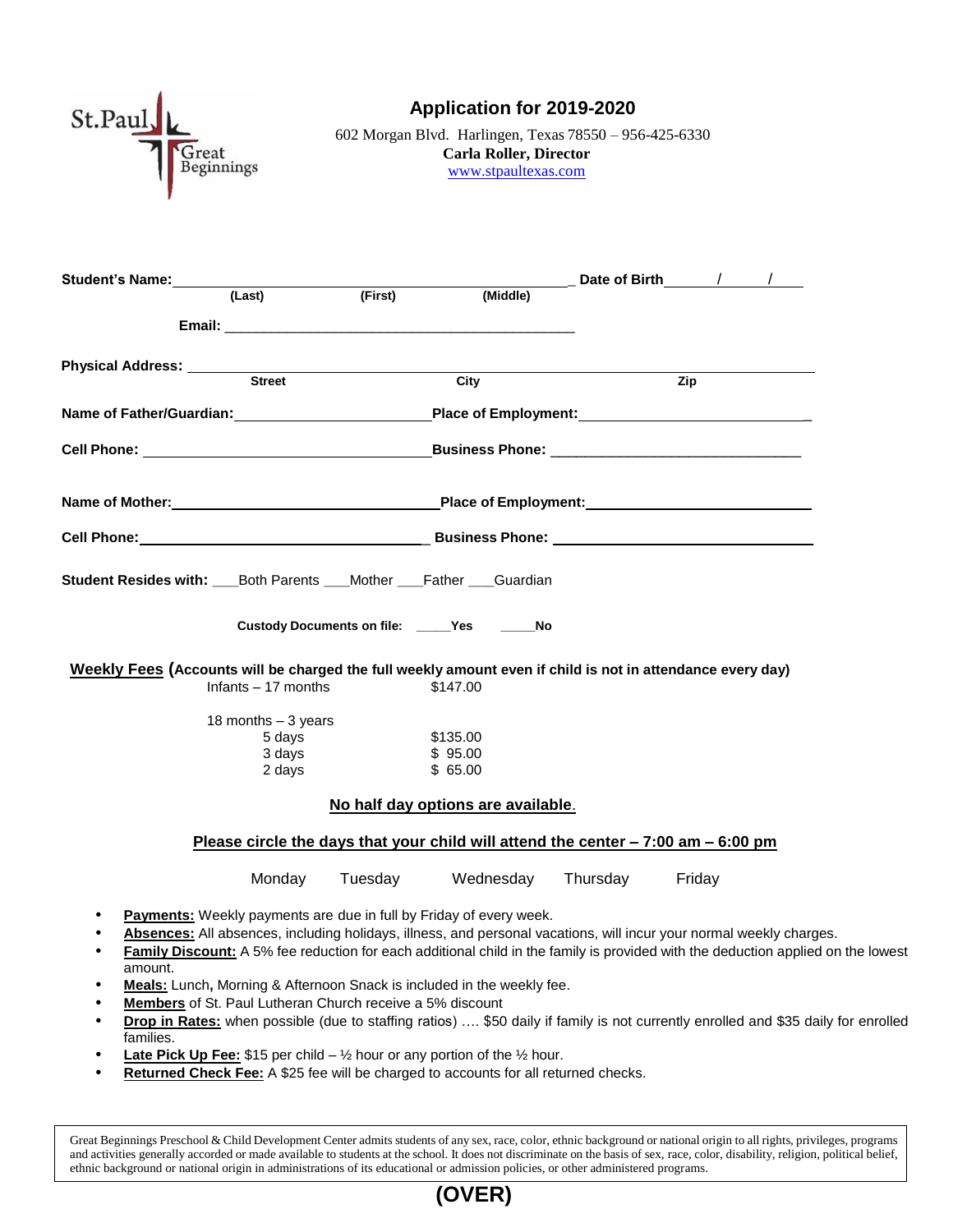# **Emergency Contact Information**

**Give the name, address, and phone number of the responsible individual TO CALL in case of an emergency if parent/guardian cannot be reached**

| Name:                          |  |
|--------------------------------|--|
| Address:                       |  |
| <b>Phone Number:</b><br>$\sim$ |  |
| <b>Relationship:</b>           |  |

**I authorize the child care operation TO RELEASE my child to leave ONLY with the following persons. Children will only be released to a parent or guardian or to a person designated by the parent/guardian after verification of ID.**

| Name: 2008 - 2008 - 2008 - 2008 - 2010 - 2010 - 2010 - 2011 - 2012 - 2013 - 2014 - 2014 - 2014 - 2014 - 2014 - |                                    |
|----------------------------------------------------------------------------------------------------------------|------------------------------------|
| Phone Number: _____________________                                                                            | Phone Number: ____________________ |
|                                                                                                                |                                    |
| Phone Number: ___________________                                                                              | Phone Number: ___________________  |

**I give consent for the facility to secure any and all necessary emergency medical care for my child. In the event I cannot be reached to make arrangements for EMERGENCY MEDICAL CARE, I authorize the person in charge to take my child to:** 

#### **Permission:**

I GIVE DO NOT GIVE – consent for my child to participate in all activities associated with being on St. Paul Lutheran Church property. I understand that my child will be leaving Great Beginnings and participating in activities associated with other areas on campus at St. Paul Lutheran Church.

#### **Photo Release:**

I \_\_GIVE \_\_\_DO NOT GIVE – permission for Great Beginnings to electronically and physically display photos of my child on the Great Beginnings website and on school walls. I understand no names will be displayed.

**Gang Free Zone:** Under the Texas Penal Code, any area within 1,000 feet of a child care center is a gang-free zone, where criminal offenses related to organized criminal activity are subject to harsher penalties.

#### **Parent Handbook/Receipt of Written Operational Policies:**

I have received and read the Parent Handbook detailing the operational policies and procedures as well as the Discipline and Guidance Policy of Great Beginnings. I understand that it is my responsibility to follow these policies and procedures as they apply to my child.

#### **Privacy Statement**

HHSC values your privacy. For more information, read our privacy online at: hhtps://hhs.texas.gov/policies-practices-

\_\_\_\_\_\_\_\_\_\_\_\_\_\_\_\_\_\_\_\_\_\_\_\_\_\_\_\_\_ **\_\_\_\_\_\_\_\_\_\_\_\_\_\_\_\_\_**

Parent Signature Date